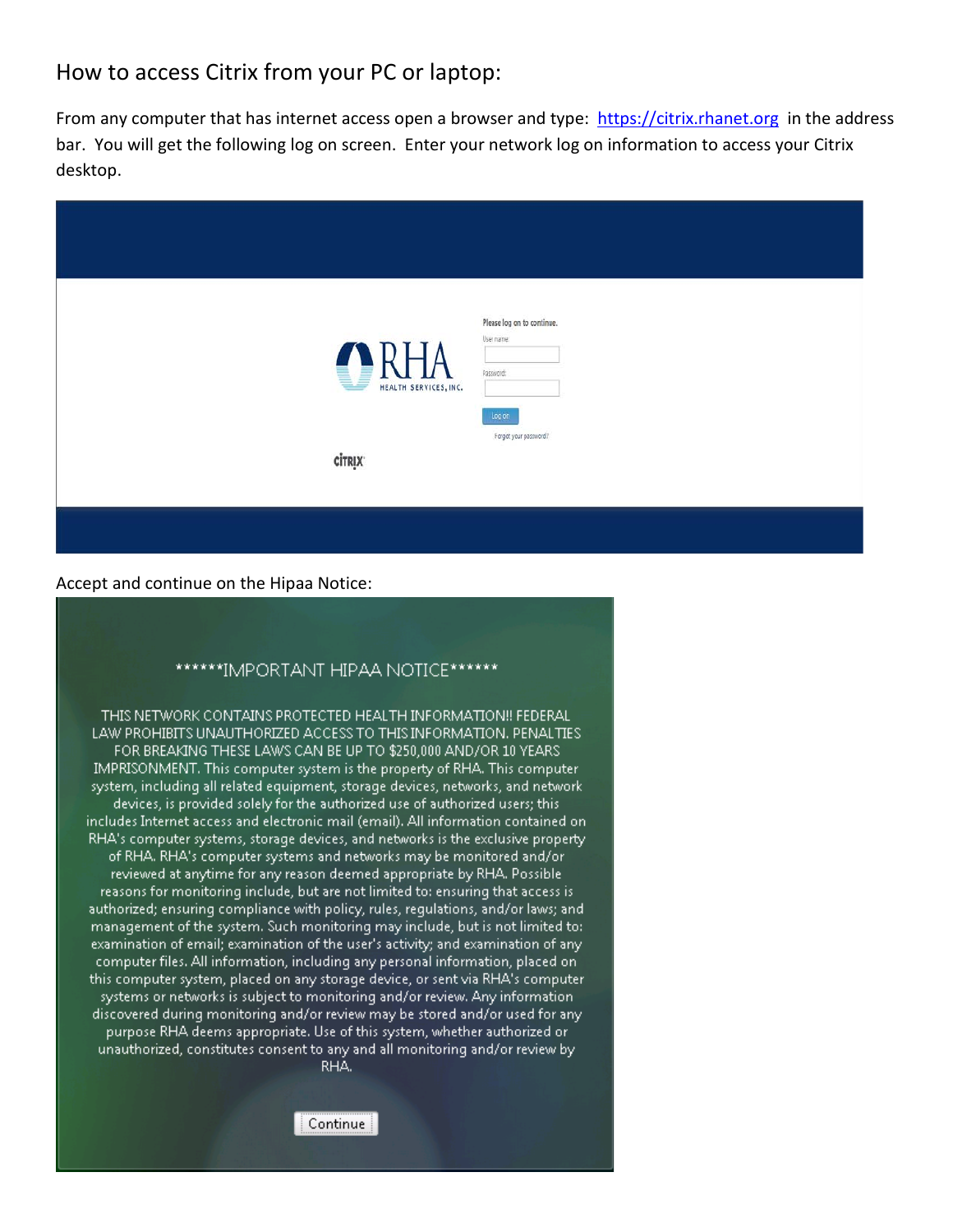If you are accessing from a computer that does not have the Citrix Receiver software installed, it will prompt you to install. Click I Agree with the Citrix license agreement and then click Install. O

| Install Citrix Receiver to access your applications  |  |
|------------------------------------------------------|--|
| I agree with the Citrix license agreement<br>Install |  |
| Security details  <br>Log on                         |  |
|                                                      |  |

Depending on what browser you are using, it will either prompt you to Save the file, or automatically start downloading to the Download directory. Once the file is download, click Run or Start to start the install process. Once completed, just close the install wizard. At this, point, reboot your computer one time.

After the reboot, login back into https:\\citrix.rhanet.org and you will see the below screen: